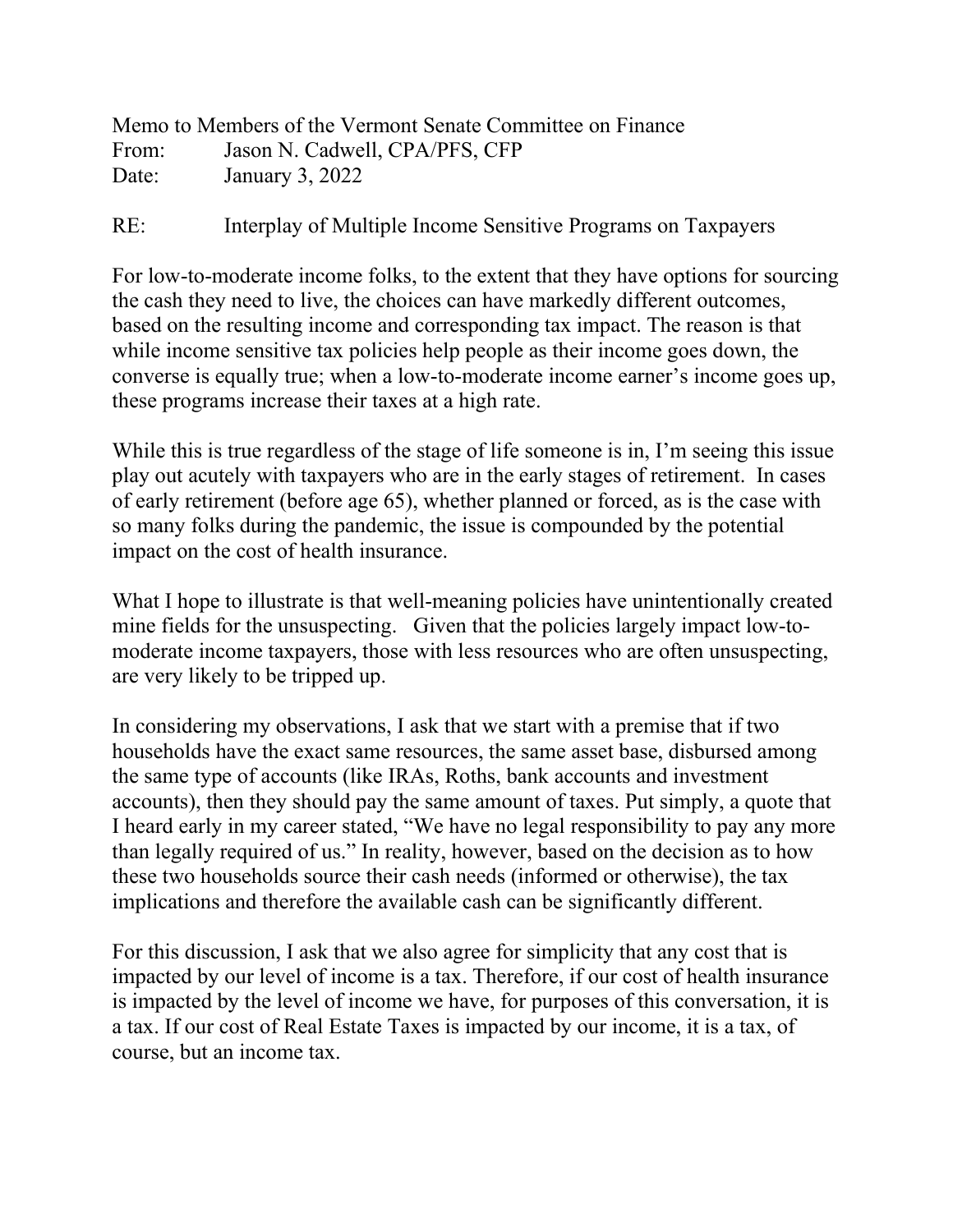As a final point for context, tax professionals speak about Marginal Tax Rates; the rate of tax that is incurred on an additional dollar of income. If someone has \$1,000 of additional income and as a result, they pay an additional \$400 of tax, we refer to it as a 40% Marginal Tax Rate (400/1,000). Marginal Tax Rate is an important concept for planning, as it impacts the decisions we make. Such decisions are influenced by the incremental impact they have.

Here is an example of how the various policies impact a client I have worked with in the last month. In this situation, the "baseline" source of income is \$22,000 of social security income one spouse is receiving. The question faced is how do they source the additional cash they need to live? Here is how I illustrated their situation:

|                                                                   | <b>Assumptions</b>                                        |        |                 |           |          |              |          |                         |          |          |  |  |  |
|-------------------------------------------------------------------|-----------------------------------------------------------|--------|-----------------|-----------|----------|--------------|----------|-------------------------|----------|----------|--|--|--|
|                                                                   |                                                           |        |                 |           |          |              |          |                         |          |          |  |  |  |
|                                                                   | Married Couple Age 63 and 66                              |        |                 |           |          |              |          |                         |          |          |  |  |  |
|                                                                   | One Drawing Social Security the other Deferring to Age 70 |        |                 |           |          |              |          |                         |          |          |  |  |  |
| One on Medicare and the Other Accessing Insurance on the Exchange |                                                           |        |                 |           |          |              |          |                         |          |          |  |  |  |
|                                                                   |                                                           |        |                 |           |          |              |          |                         |          |          |  |  |  |
| Impact of additional Income on RE Taxes, HI and Income Taxes      |                                                           |        |                 |           |          |              |          |                         |          |          |  |  |  |
|                                                                   |                                                           |        |                 |           |          |              |          | <b>Marginal Bracket</b> |          |          |  |  |  |
|                                                                   |                                                           |        |                 | Increase  | Increase |              |          |                         |          |          |  |  |  |
|                                                                   | Gross                                                     | Add'l  | Increase        | Health    | Income   | Total        | Total %  |                         | Increase | Marginal |  |  |  |
|                                                                   | Income                                                    | Income | <b>RE</b> Taxes | Insurance | Taxes    | Increase \$s | Increase | Income                  | d Tax    | Rate     |  |  |  |
|                                                                   | 22000                                                     |        |                 |           |          |              |          |                         |          |          |  |  |  |
|                                                                   | 32000                                                     | 10,000 | 364             | 432       |          | 796          | 8.0%     | 10,000                  | 796      | 8.0%     |  |  |  |
|                                                                   | 42000                                                     | 20,000 | 564             | 1,524     |          | 2,088        | 10.4%    | 10,000                  | 1,292    | 12.9%    |  |  |  |
|                                                                   | 52000                                                     | 30,000 | 1,008           | 3,084     | 2,072    | 6,164        | 20.5%    | 10,000                  | 4,076    | 40.8%    |  |  |  |
|                                                                   | 62000                                                     | 40,000 | 1,255           | 4,584     | 5,225    | 11,064       | 27.7%    | 10,000                  | 4,900    | 49.0%    |  |  |  |
|                                                                   | 72000                                                     | 50.000 | 1,502           | 6,120     | 7,426    | 15,048       | 30.1%    | 10,000                  | 3,984    | 39.8%    |  |  |  |

Note that going from \$22,000 to \$42,000 of income, the impact of an additional \$20,000 of income (above \$22,000 of Social Security Income) is modest (8% to 12.9%). However, an additional \$10,000 of income above \$42,000 results in increased costs (taxes and health insurance) of \$4,076; a 40% tax bracket. Further, the next \$10,000 of income generates a whopping 49% of taxes.

How can this happen?

Here are some of the factors:

• At low-income levels, income from Social Security is entirely excluded from income for both Federal Taxes and Vermont Taxes. However, other income sources are considered in this calculation. As other income increases, it can have the impact of increasing the taxation of the Social Security Benefits.